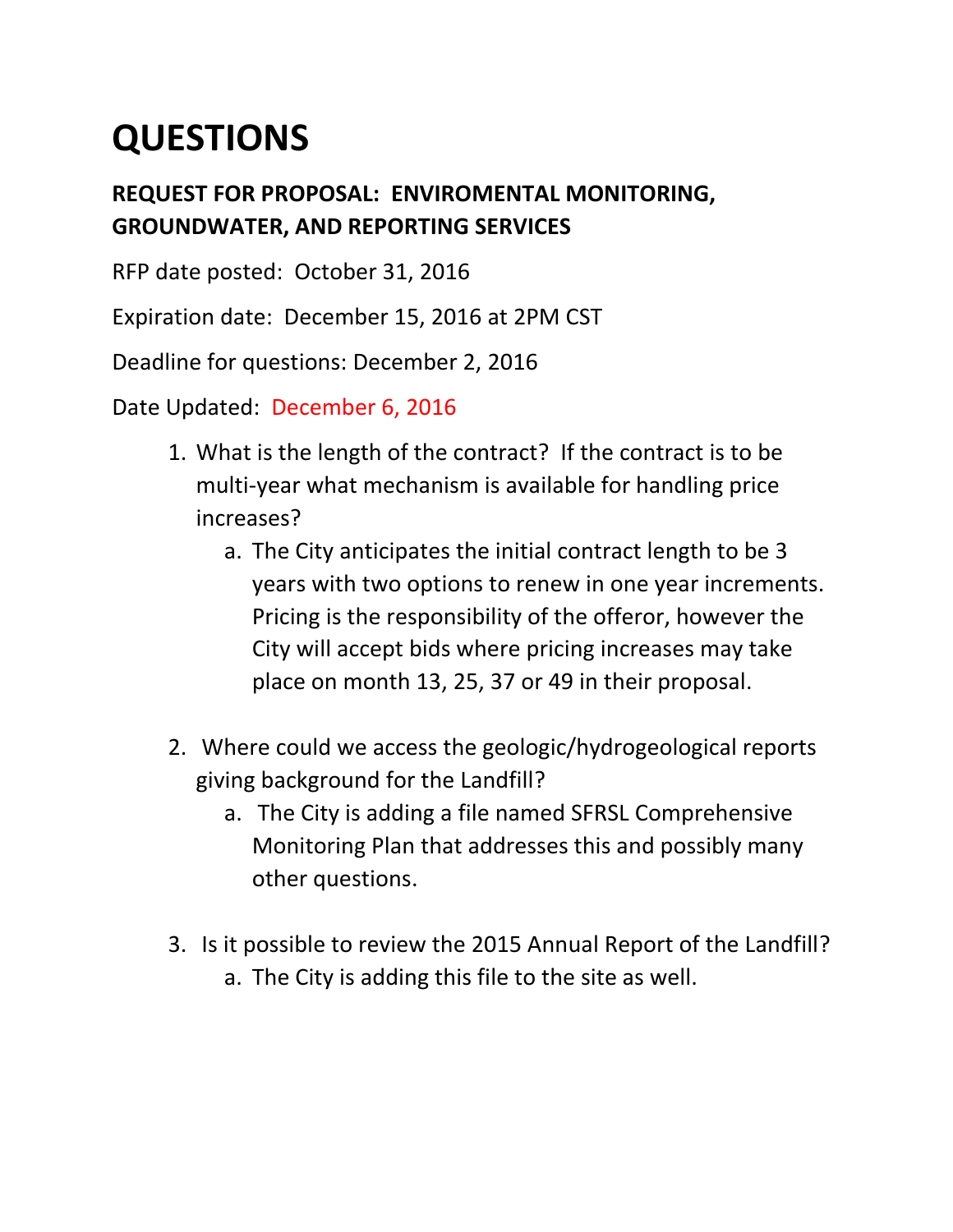- 4. In the section discussing QA/QC samples mention is made about low level mercury analysis. The RFP does not indicate where low level mercury sampling might be required?
	- a. Low level mercury sampling will only be required if mercury is detected and another sample is required.
- 5. Would a copy of the Landfill's permit be available for review?
	- a. A copy of the current permit is now posted in the document section of this RFP.
- 6. In the RFP it notes that sample collection in confined spaces will be coordinated through the Sanitary Landfill Superintendent. Will the selected firm be required to collect from confined spaces and if so, what samples, and how many confined space entries/sampling events are expected per year?
	- a. Sampling within confined spaces will be as needed and City staff can collect the sample if needed as long as the proper equipment is supplied by the firm. If the firm so chooses they can collect the sample as long as the follow proper procedures. These sampling events are very rare, but may be once per year.
- 7. Please provide a copy of the current Annual Review and Update of the Comprehensive Monitoring Plan.
	- a. A copy has been made available in the document section.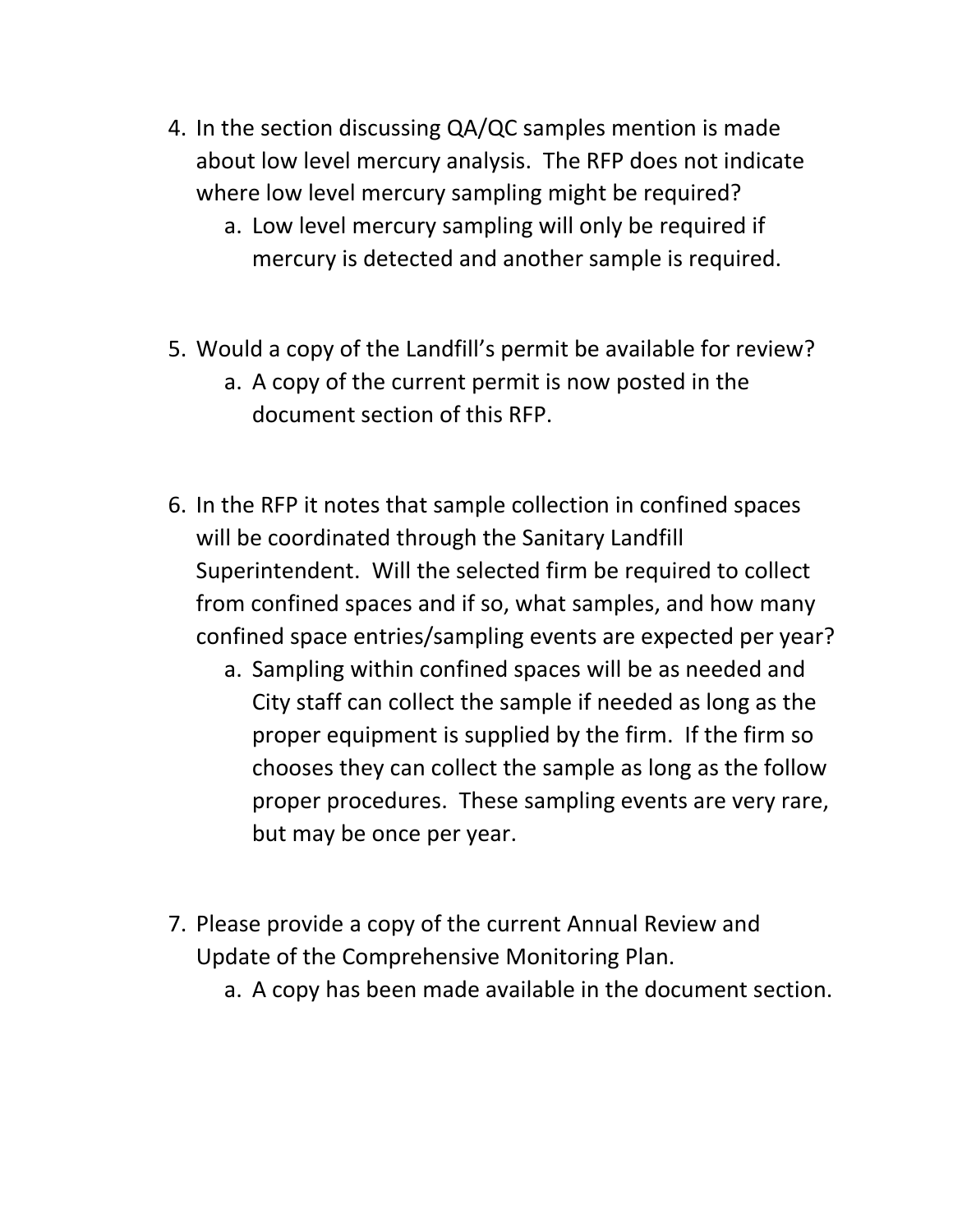- 8. The description of required trip blank analyses lists "purgeable halocarbons, purgeable aromatics". Is it the intent to analyze the trip blank for all of the VOCS listed in RCRA Subtitle D Appendix I?
	- a. Trip blanks will be analyzed for VOCS only. Required VOCS are listed in Table 2 in Appendix B.
- 9. The analyses listed for the field methods (equipment) blanks are: "purgeable halocarbons, purgeable organics, trace metals, nonvolatile organics." Is the intent to analyze trip and equipment blanks for the entire RCRA Subtitle D Appendix I list, including VOCs, semi-VOCs, and metals? If not, please provide a specific list of analyses required for the field (equipment) blanks.
	- a. Equipment rinsate blank samples will be submitted for analysis of RCRA Appendix I VOCS, nonpreserved inorganics, preserved inorganics and total meters.
- 10. The analyses listed for the replicates are: "purgeable organics, nonvolatile organics, and trace metals." Is the intent to analyze replicates for the entire RCRA Subtitle D Appendix I list, including VOCs, semi-VOCs, and metals? If not, please provide a specific list of analyses required for the field (equipment) blanks.
	- a. A duplicate sample is a second sample from a well. Duplicate samples are to be obtained at the same time and analyzed for the same parameters as the sample it is intended to duplicate.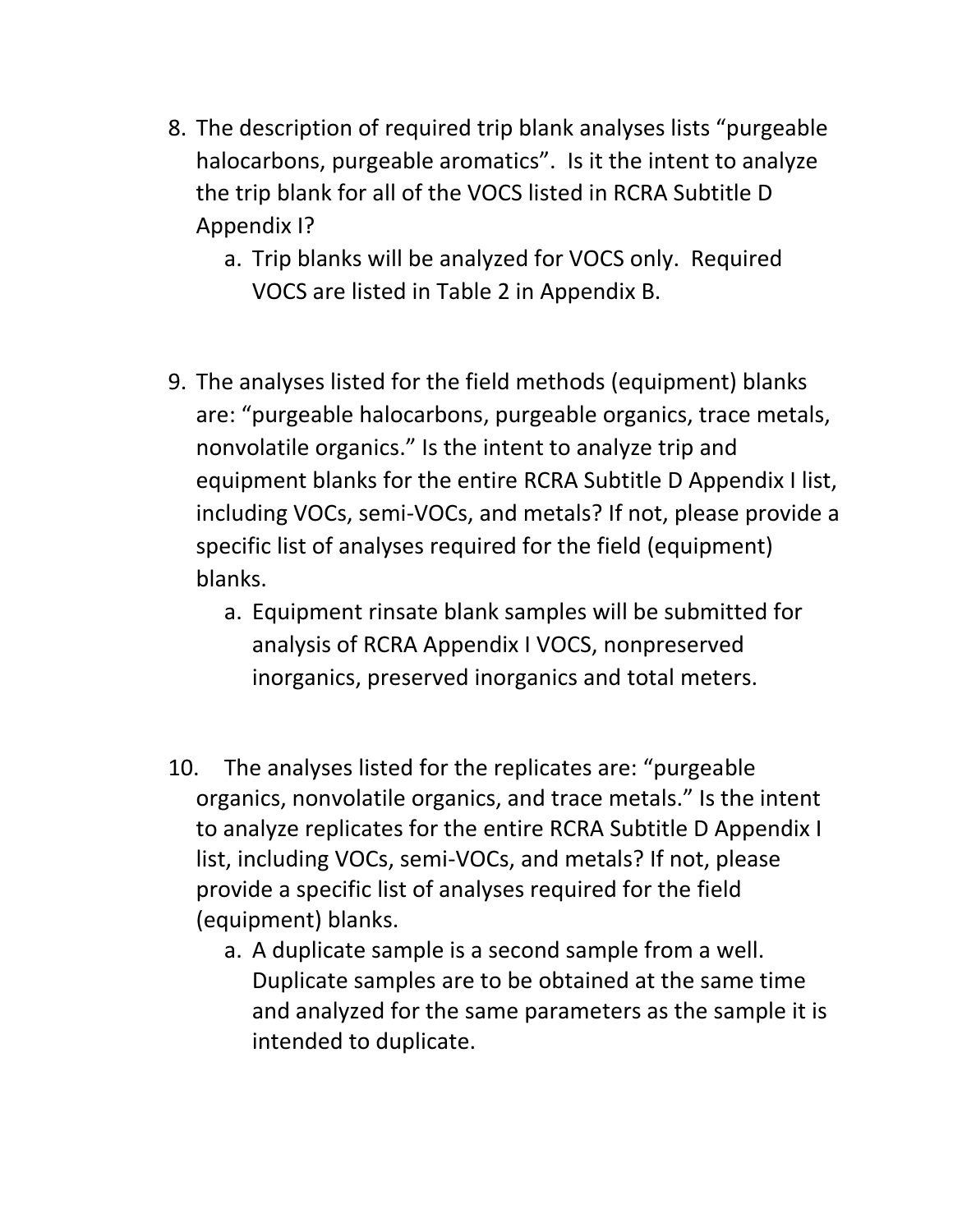- 11. Page 8, Section 2.05, Task 3: Methane Monitoring. This portion of the RFP text refers to methane monitoring in the site structures. Where are the two tornado shelters located?
	- a. Tornado shelters are located at the maintenance shop (north side) and scale house (north side approximately 25 feet away).
- 12. Please confirm that the 5-year compost leachate monitoring event will be conducted during the life of this contract. a. Yes
- 13. Regarding the compost leachate monitoring, TSS is shown as an analyte on Table 7 but is not included in the text. Is TSS a required analysis?

a. Yes

14. Nitrite as N is listed in Table 7 in the Non-Preserved Inorganics section, but Nitrate as N is listed in the text. Please clarify whether the required analysis is Nitrite as N or Nitrate as N.

a. Nitrite as N.

- 15. Regarding the compost leachate pond overflow, the RFP states that "one fluid sample will be collected by the firm within 24 hours." Then the RFP states "qualified Landfill personnel will perform the sampling...". In the event of a compost leachate pond overflow, who is responsible for collecting the samples?
	- a. It will be preferred that the firm collect the sample(s), but this is seen as a team effort and the firm may work with the City technicians to get the sample(s) collected.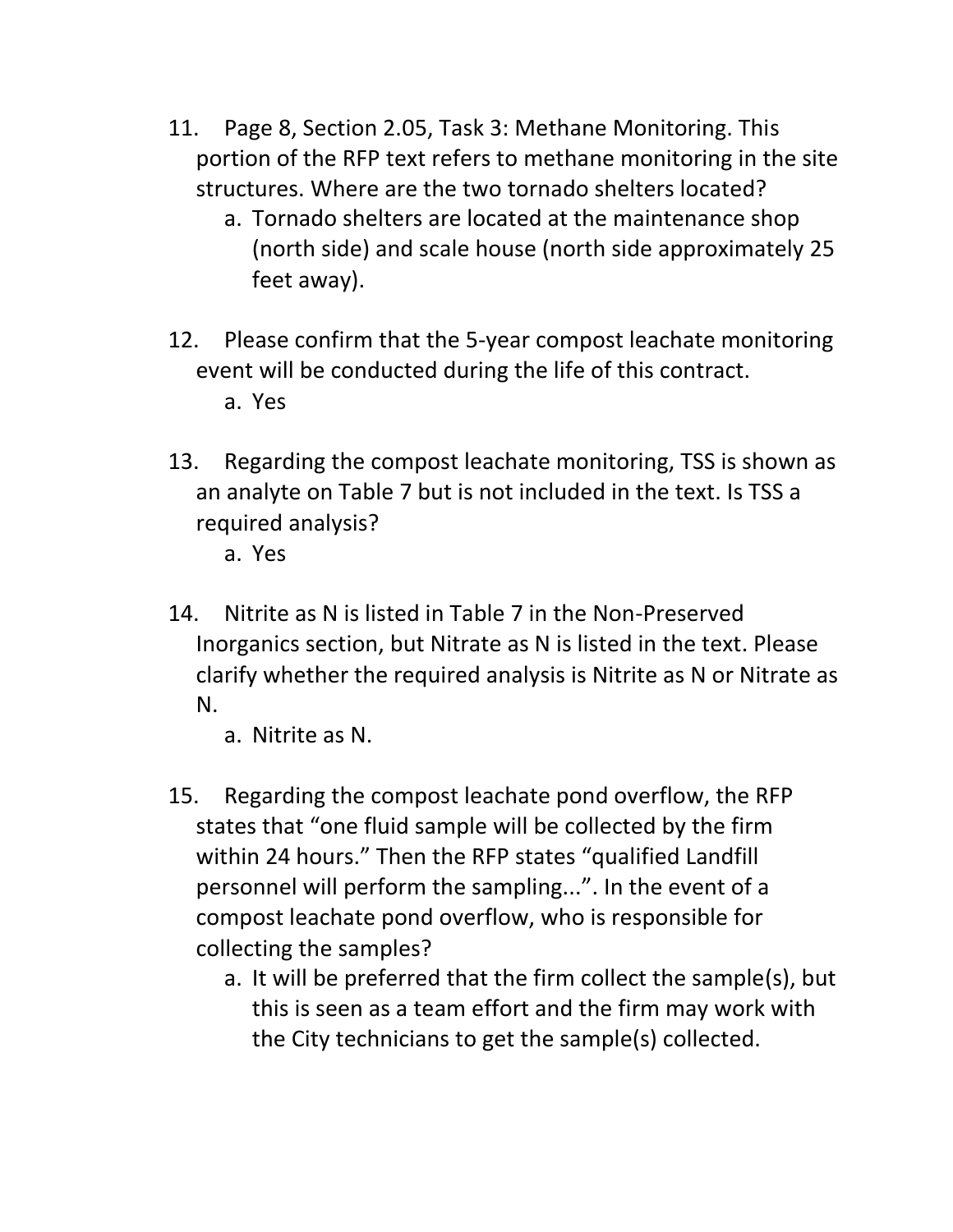- 16. Weather has delayed our previously scheduled tour of the Landfill, are we able to ask questions past the deadline date of November 28, 2016?
	- a. Yes the City will issue an addendum to this RFP updating the deadline for questions to December 2, 2016. With the City responses occurring no later than December 7, 2016.
- 17. Task 7 asks the Firm to provide the cost for one stormwater overflow event for the compost leachate pond. But Task 7 also mentions potential samples for other stormwater features on site. Is the cost for one event for the compost pond, or one event for all sample points?
	- a. One event for all sample points.
- 18. For Task 9, do you want a task cost, or simply a rate sheet for expedited laboratory costs?
	- a. City is requesting task cost.
- 19. Is the existing monitoring contract available for review?
	- a. Yes, the existing agreement will uploaded to the document section on the RFP website.
- 20. The RFP states that chain of custody forms should be left at the facility at the end of each day of methane monitoring. Methane monitoring is conducted in real time using electronic instruments – there are no COCs as far as I am aware.
	- a. Firm will need to supply a field data sheet in regards to the monitoring.
- 21. Landfill leachate sampling is to occur every month when leachate discharge occurs. What is the average number of annual discharge events at the facility?